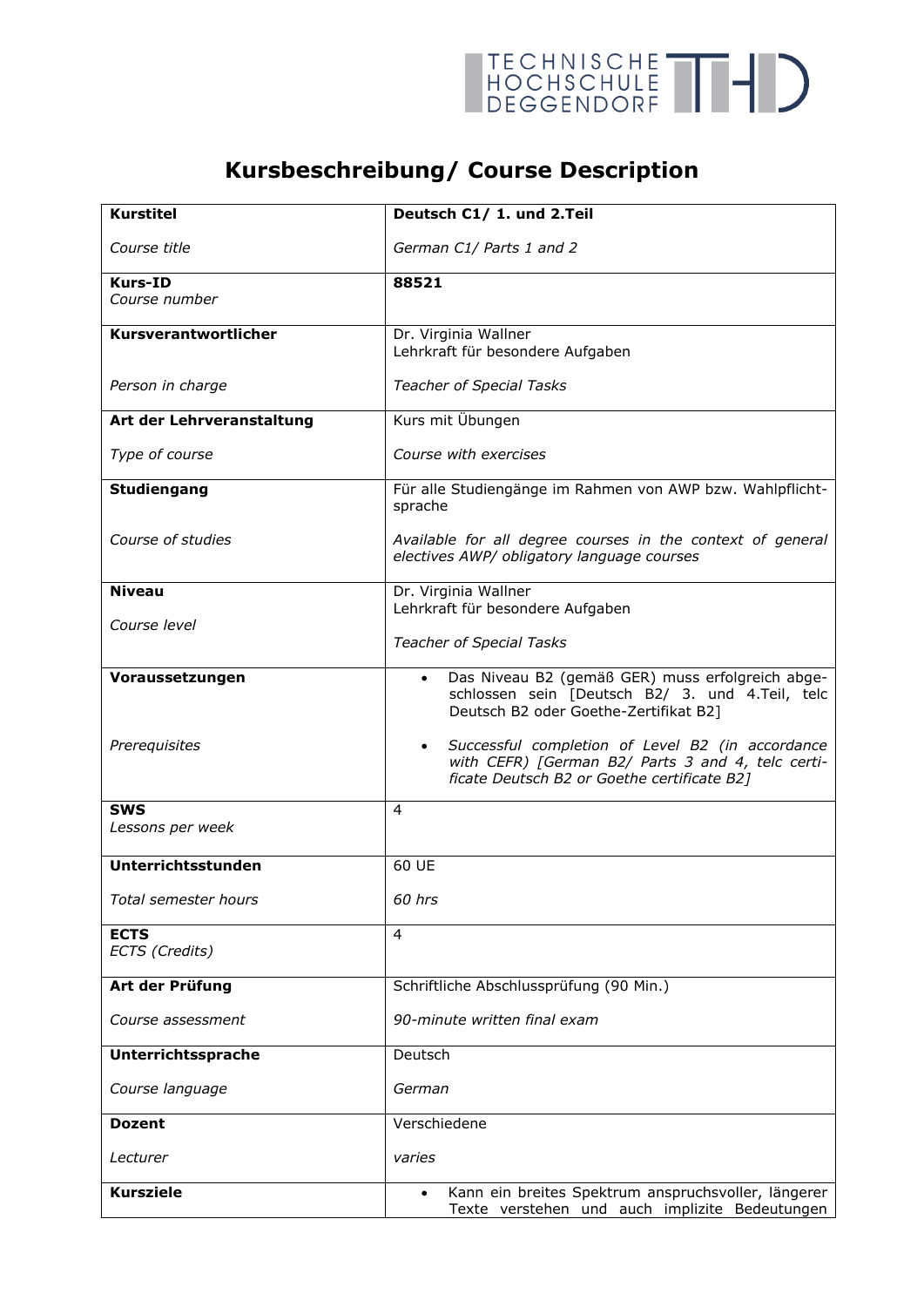| Course objectives  | erfassen<br>Kann sich spontan und fließend ausdrücken, ohne<br>$\bullet$<br>öfter deutlich erkennbar nach Worten suchen zu<br>müssen<br>Kann die Sprache im gesellschaftlichen<br>und<br>beruflichen Leben oder in Ausbildung und Studium<br>wirksam und flexibel gebrauchen<br>Kann sich klar, strukturiert und ausführlich zu<br>komplexen Sachverhalten<br>äußern<br>und<br>dabei<br>verschiedene<br>Mittel<br>Textverknüpfung<br>zur<br>angemessen verwenden<br>Can understand a wide range of demanding, longer<br>texts, and recognise implicit meaning<br>him/herself<br>fluently<br>Can<br>express<br>and<br>spontaneously without much obvious searching for<br>expressions.<br>Can use language flexibly and effectively for social,<br>academic and professional purposes<br>Can produce clear, well-structured, detailed text on<br>complex subjects, showing controlled use<br>οf<br>organisational patterns, connectors and cohesive<br>devices |
|--------------------|---------------------------------------------------------------------------------------------------------------------------------------------------------------------------------------------------------------------------------------------------------------------------------------------------------------------------------------------------------------------------------------------------------------------------------------------------------------------------------------------------------------------------------------------------------------------------------------------------------------------------------------------------------------------------------------------------------------------------------------------------------------------------------------------------------------------------------------------------------------------------------------------------------------------------------------------------------------|
|                    | http://www.europaeischer-referenzrahmen.de/                                                                                                                                                                                                                                                                                                                                                                                                                                                                                                                                                                                                                                                                                                                                                                                                                                                                                                                   |
| <b>Kursinhalte</b> | Grammatik<br>$\bullet$                                                                                                                                                                                                                                                                                                                                                                                                                                                                                                                                                                                                                                                                                                                                                                                                                                                                                                                                        |
|                    | - Subjektive Bedeutung der Modalverben<br>- Wortbildung<br>- Zweiteilige konzessive und restriktive Konnektoren<br>- Nomen-Verb-Verbindungen<br>- Modalverben und ihre Alternativen<br>- Irreale Fragesätze<br>- Adjektivdeklination nach Artikelwörtern und nach<br>Adjektiven<br>- 'Es' als Satzelement<br>- Indirekte Rede<br>- Präpositionen mit Dativ<br>Themen<br>- Gesellschaft<br>Alltag<br>Tourismus<br>Literatur<br>- Arbeitsleben                                                                                                                                                                                                                                                                                                                                                                                                                                                                                                                  |
| Course contents    | Grammar<br>The subjective meaning of modal verbs<br>Word formation<br>Two-part concessive and restrictive connectors<br>Noun-verb connections<br>- Modal verbs and their alternatives<br>Unreal questions<br>- Adjective declination following articles and adjectives<br>- 'Es' as a sentence element<br>- Indirect speech<br><b>Topics</b><br>- The society<br>- Everyday life<br>Tourism<br>Literature<br>- Professional life                                                                                                                                                                                                                                                                                                                                                                                                                                                                                                                              |
| Lehrmethoden       | Einführung und Erklärung der Themen durch Do-<br>$\bullet$<br>zent/in                                                                                                                                                                                                                                                                                                                                                                                                                                                                                                                                                                                                                                                                                                                                                                                                                                                                                         |